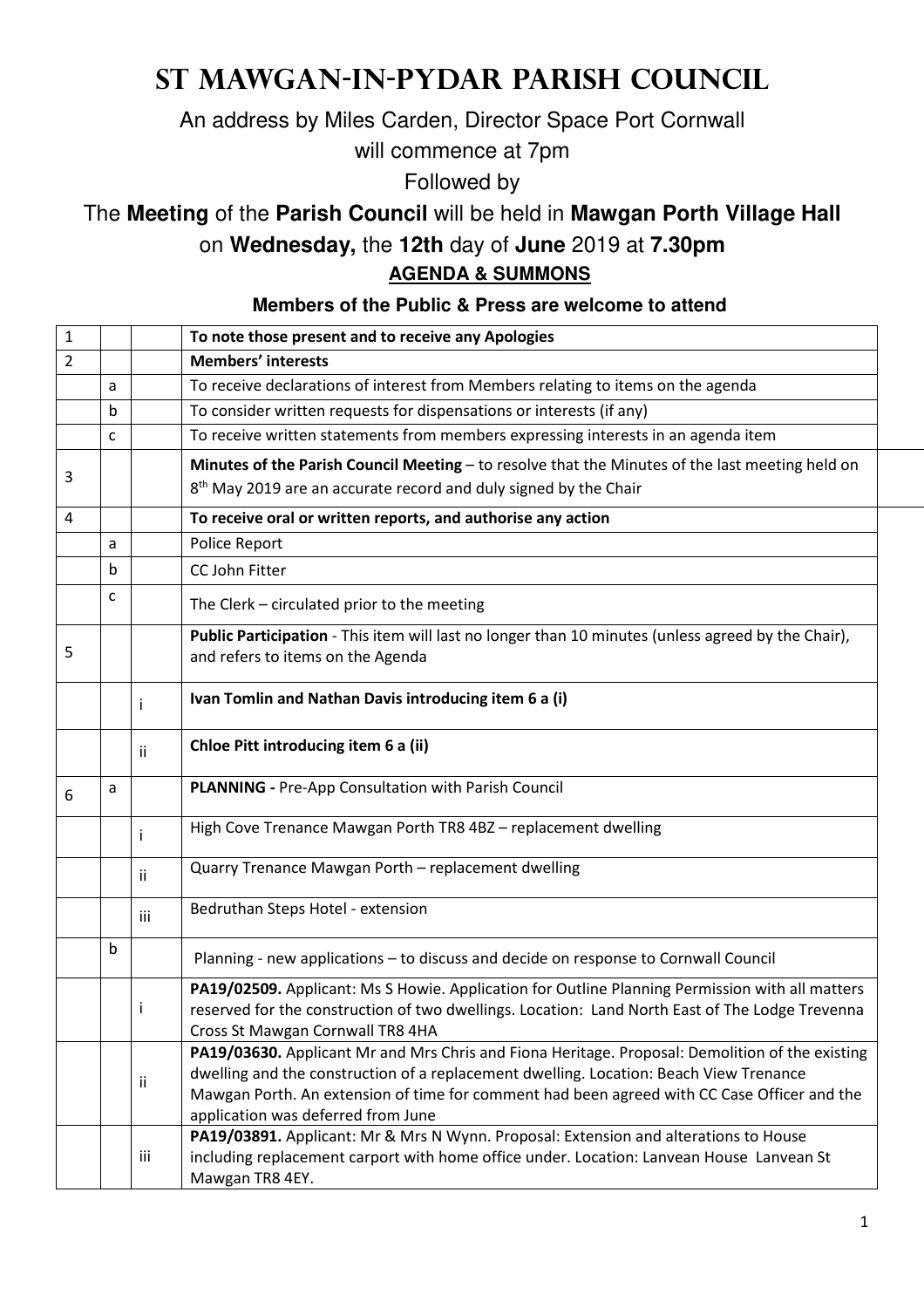|                |   |     | PA19/02923 Applicant: Mrs Nicola Murrish. Proposal: Extension to provide agricultural open                                                          |
|----------------|---|-----|-----------------------------------------------------------------------------------------------------------------------------------------------------|
|                |   | iv  | fronted shed, incorporating secure tractor shed to the east of the existing stable block, plus                                                      |
|                |   |     | addition of a further two stables to the west of the stable block. Location: Jacaranda Retorrick                                                    |
|                |   |     | Mill Newquay.                                                                                                                                       |
|                |   | ۷   | PA19/03861 Applicant Ms J Deacon Atelier 3 Ltd. Proposal: Proposed construction of                                                                  |
|                |   |     | conservatory Location: Boskel Mawgan Porth Hill Mawgan Porth.                                                                                       |
|                |   |     | PA19/04257. Applicant Mr Chris Foster and Mrs Katherine Foster. Proposal: Construction of a                                                         |
|                |   | vi  | replacement dwelling (existing dwelling to be demolished). Location: Little Tredragon Tredragon                                                     |
|                |   |     | Road Trenance Mawgan Porth.                                                                                                                         |
|                | C |     | To consider planning applications received before meeting                                                                                           |
|                | d |     | To note Advices and Decisions by Cornwall Council:                                                                                                  |
|                |   |     | PA19/02174 APPROVED Applicant: Mr Nick Robertson. Proposal: Construction of a carport/                                                              |
|                |   | İ.  | garage. Location: Polgreen Manor Polgreen St Mawgan TR8 4AG.                                                                                        |
|                |   |     | PA18/09327. Applicant: Mr A Williams. Proposal: Outline planning permission with some matters                                                       |
|                |   | ij. | reserved for residential development up to 3 houses Outline planning permission with some                                                           |
|                |   |     | matters reserved for residential development up to 3 houses (inc Affordable Housing).                                                               |
|                |   |     | PA19/01194 WITHDRAWN. Applicant: Mr W Finnemore. Proposal: Erection of residential lodge                                                            |
|                |   | iii | Location: Land to The North West Of Church Close Trevarrian TR8 4AQ                                                                                 |
|                | e |     | <b>5 day-Protocol for Local Councils</b>                                                                                                            |
|                |   | j.  | PA19/00965. Applicant: Mr Jon Cooper Proposal Construction of extensions and alterations, plus                                                      |
|                |   |     | detached garage. Location: Hylton Lanvean St Mawgan.                                                                                                |
|                | f |     |                                                                                                                                                     |
|                |   |     | To discuss planning enforcement issues - to refer any new issues and updates - if any                                                               |
| $\overline{7}$ |   |     | WORKING GROUPS - to receive reports (if any), and agree any necessary action and expenditure:                                                       |
|                | a |     | Amenities                                                                                                                                           |
|                |   | j.  | Playground                                                                                                                                          |
|                |   | ii  | Burial Ground – Notice of grave re-open: Julie Mary Penning joined William on Thursday 16 <sup>th</sup> May                                         |
|                |   |     | at 11.30am.                                                                                                                                         |
|                |   | iii | <b>St Mawgan Toilets</b>                                                                                                                            |
|                |   |     | Transport and Rights of Way                                                                                                                         |
|                | b |     |                                                                                                                                                     |
|                |   | i.  | Mawgan Porth/Trenance public footpath signage                                                                                                       |
|                |   | ii. | St Mawgan village - hedge cutting                                                                                                                   |
|                | c |     | <b>Beach and Environment</b>                                                                                                                        |
|                |   |     |                                                                                                                                                     |
|                | d |     | St Mawgan Tree Survey                                                                                                                               |
|                | e |     | Neighbourhood Plan                                                                                                                                  |
|                | f |     | Affordable Housing - Housing Needs Survey                                                                                                           |
|                |   |     |                                                                                                                                                     |
|                | g |     | Cornwall Airport Newquay & Search and Rescue Helicopter                                                                                             |
| 8              |   |     | <b>REPORTS FROM MEETINGS:</b>                                                                                                                       |
| 9              |   |     | To note and discuss (if appropriate) the correspondence received since the last meeting<br>(circulated) and any associated actions and expenditure: |